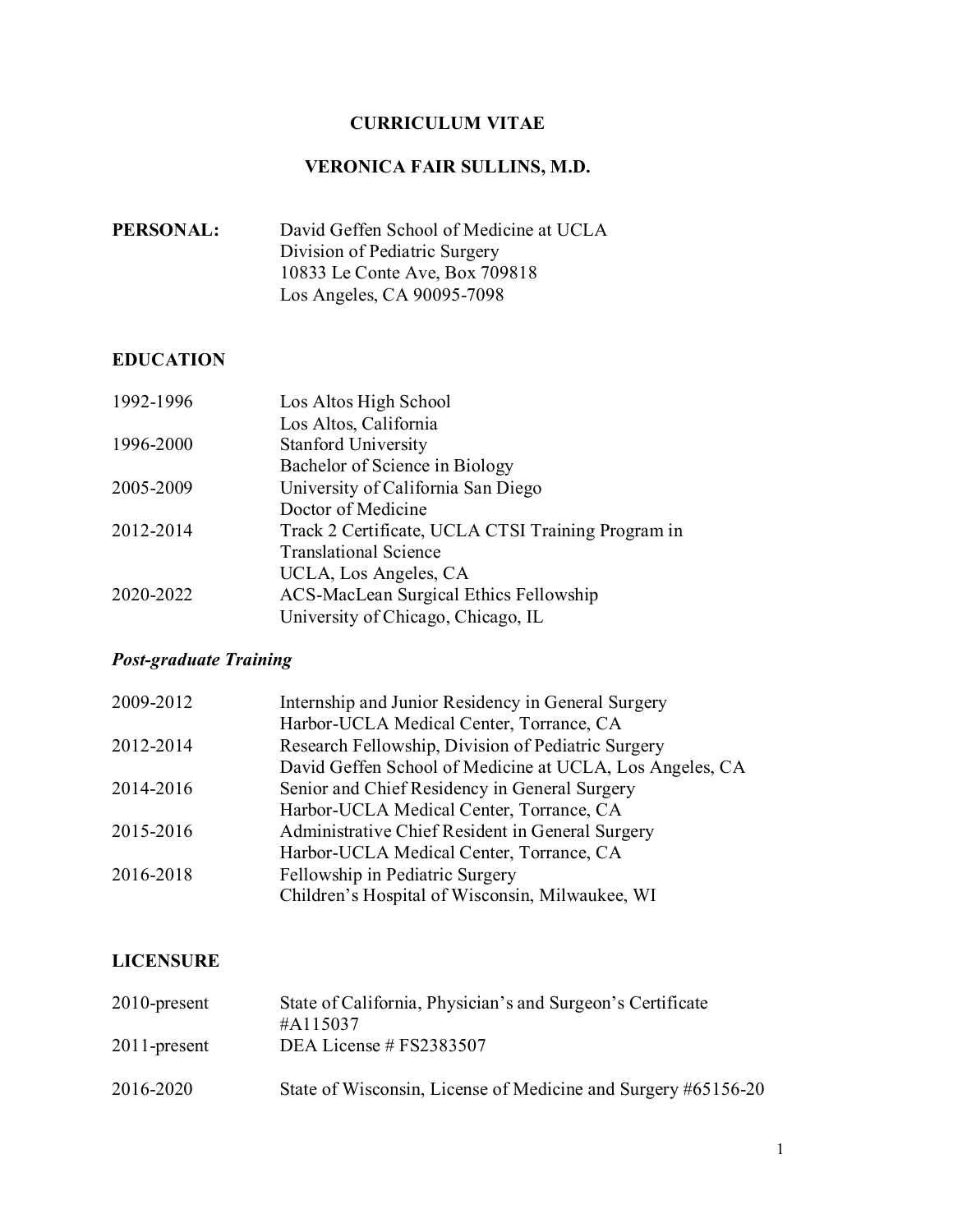2019-present Fluoroscopy, X-ray Supervisor and Operator #RHC00204434

## **BOARD CERTIFICATION**

| $2016$ -present | American Board of Surgery (#61868)<br>Recertification: N/A            |
|-----------------|-----------------------------------------------------------------------|
| $2018$ -present | American Board of Pediatric Surgery (#001488)<br>Recertification: N/A |

# *Additional Training/Certification*

| 2009-2018 | Advanced Cardiovascular Life Support                  |
|-----------|-------------------------------------------------------|
| 2009-2020 | Advanced Trauma Life Support                          |
| 2014      | Fundamentals of Laparoscopic of Surgery Certification |
| 2018      | Pediatric Advanced Life Support/Basic Life Support    |

### **PROFESSIONAL EXPERIENCE**

| 2018 | UCLA Mattel Children's Hospital<br>Attending Surgeon, Division of Pediatric Surgery                                                            |
|------|------------------------------------------------------------------------------------------------------------------------------------------------|
|      | Los Angeles, California                                                                                                                        |
| 2018 | David Geffen School of Medicine at UCLA<br>Assistant Clinical Professor of Surgery<br>Division of Pediatric Surgery<br>Los Angeles, California |
|      | <b>Hospital Affiliations (Current)</b>                                                                                                         |
|      | UCLA Mattel Children's Hospital                                                                                                                |

Los Angeles, CA

UCLA Santa Monica Hospital Santa Monica, CA

Harbor-UCLA Medical Center Torrance, CA

Olive View Medical Center Sylmar, CA

Northridge Medical Center Northridge, CA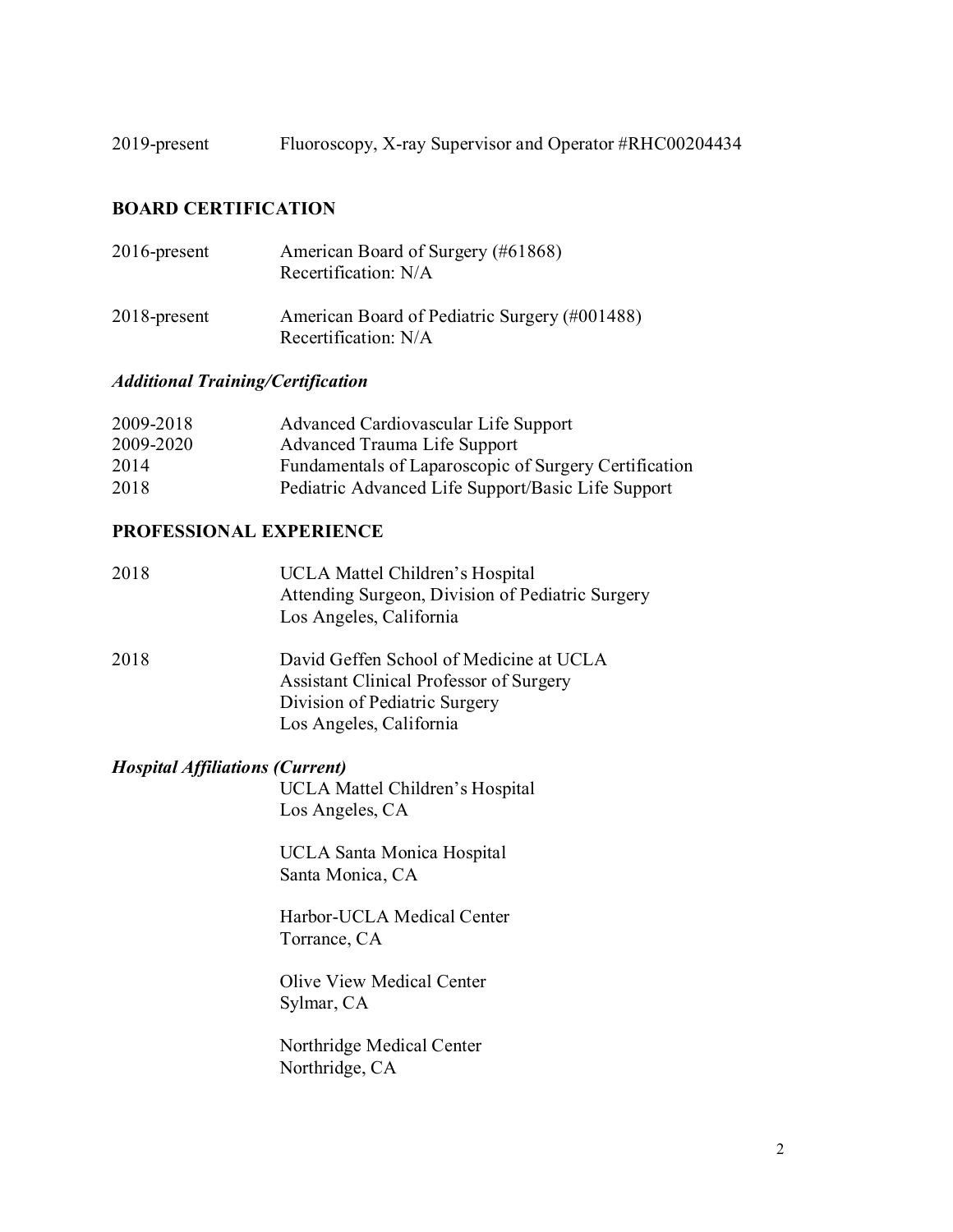Torrance Memorial Medical Center Torrance, CA

Providence Little Company of Mary Hospital Torrance, CA

Los Robles Medical Center Thousand Oaks, CA

Miller Women and Children's Hospital Long Beach, CA

California Hospital Medical Center Los Angeles, CA

#### *Research Experience*

| 2001      | Osteoporosis Study Assistant, Hospital for Special Surgery, New York, NY         |
|-----------|----------------------------------------------------------------------------------|
| 2004      | Movement Disorder Laboratory Assistant, Michael P. Caligiuri, PhD                |
| 2008-2009 | Research in Ethics and Honor Codes, Michael Kalichman, PhD                       |
| 2012-2014 | Research Fellow, UCLA Department of Surgery, Division of Pediatric               |
|           | Surgery                                                                          |
|           | 2021-current Co-Principal Investigator, Exploring Wellness, Justice, Equity, and |
|           | Inclusion Among UCLA Surgical Faculty                                            |

## **PROFESSIONAL ACTIVITIES:**

## *National Committees*

| 2017-present Ethics Committee - Member  |
|-----------------------------------------|
| American Pediatric Surgical Association |

### *Volunteer Experience*

| 1999-2000 | Mentor and Tutor, Partners for Academic Excellence, Stanford University |
|-----------|-------------------------------------------------------------------------|
| 2001-2003 | Mentor, Athletes Helping Athletes, Long Island, NY                      |
| 2003-2004 | USC University Hospital, Volunteer, Los Angeles, CA                     |
| 2004      | L.A. Free Clinic, Beverly Clinic, Los Angeles, CA                       |
| 2006-2007 | Migrant Farm Worker Project, San Diego, CA                              |
| 2006-2009 | UCSD Student-Run Free Clinic Project, San Diego, CA                     |
| 2014-2016 | Harbor-UCLA Hospital Bioethics Committee                                |
| 2017-2018 | Children's Hospital of Wisconsin Ethics Committee                       |
|           | 2019-present Ronald Reagan UCLA Hospital Ethics Committee               |
|           | 2019-present Stanford Oval Outreach Alumni Volunteer                    |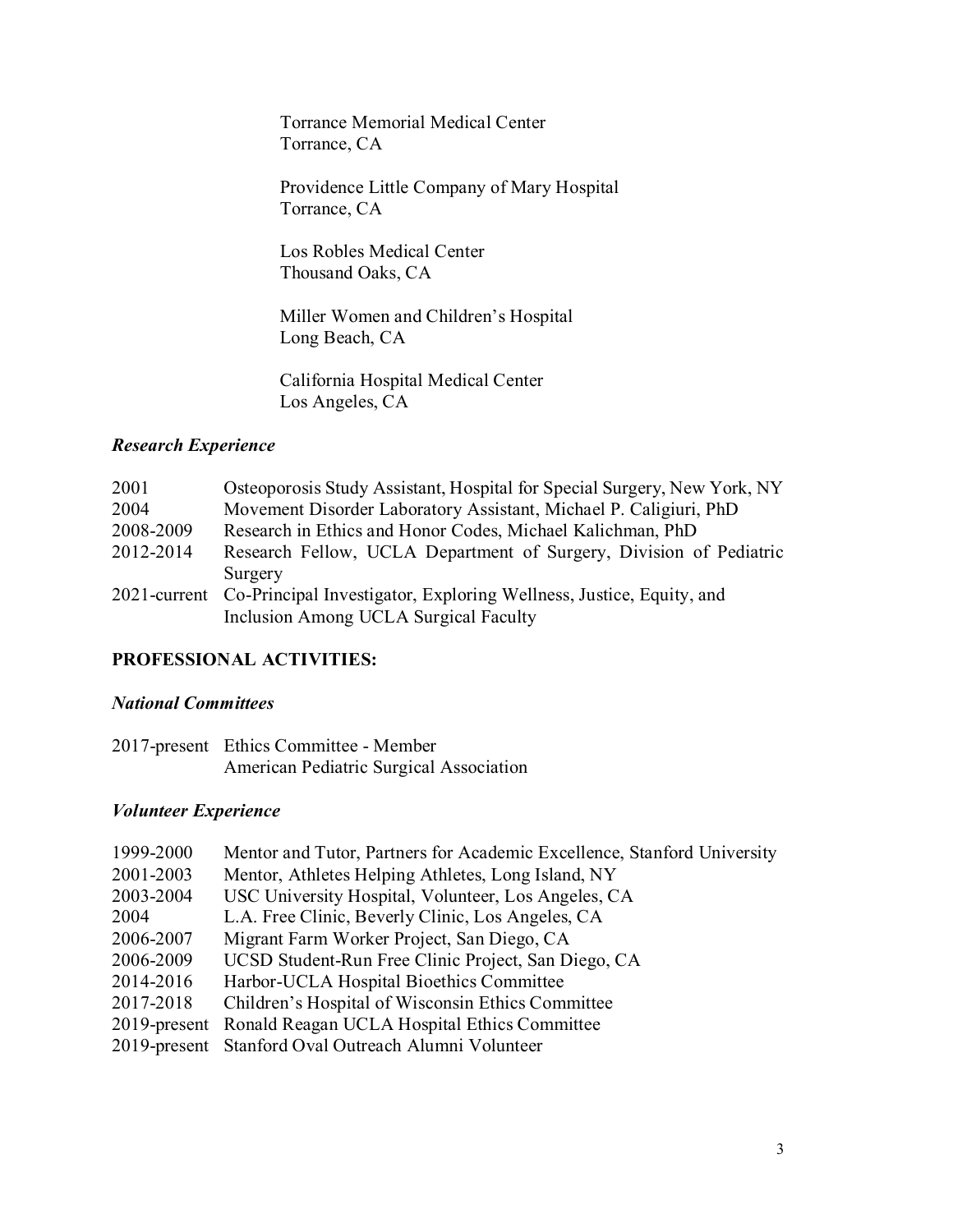## *Leadership*

| 2007      | UCSD Peer Mentoring Group – Founding Member                                        |
|-----------|------------------------------------------------------------------------------------|
| 2009      | UCSD Faculty Committee Standing and Promotions Representative                      |
| 2009      | <b>UCSD</b> Admissions Representative                                              |
| 2015-2016 | Harbor-UCLA Program Evaluation Committee Representative                            |
|           | 2017-present APSA Ethics Committee Representative                                  |
|           | 2020-present UCLA Department of Surgery Physician Wellness Officer                 |
|           | 2020-present UCLA Physician Wellness Oversight Committee Representative            |
|           | 2020-present UCLA Department of Surgery Equity, Diversity and Inclusion Committee  |
|           | Representative                                                                     |
|           | 2021-present UCLA Department of Surgery Equity, Diversity and Inclusion Committee: |
|           | Subcommittee on Recruitment and Retention Member                                   |
|           | 2021-present UCLA Lead Representative, General Surgery Research Collaborative on   |
|           | <b>Resident Wellness</b>                                                           |

## *Memberships*

American Academy of Pediatrics, Section on Surgery American Pediatric Surgical Association American College of Surgeons American Medical Association Children's Oncology Group Disaster Healthcare Volunteers Medical Reserve Corps of Los Angeles

#### *Editorial Review*

Reviewer: Journal of Pediatric Surgery 2017-present

## **HONORS AND SPECIAL AWARDS**

| 1996-2000 | United States U-20/21 Women's National Soccer Team                     |
|-----------|------------------------------------------------------------------------|
| 1996-2000 | Clarke A. and Elizabeth Nelson Athletic Scholarship                    |
| 1997-2000 | United States Women's National Soccer Team                             |
| 1998-1999 | Pac-10 All-Academic Team                                               |
| 1999      | NCAA All-America Team                                                  |
| 1999-2000 | Stanford Athletic Department Honor Roll Student                        |
| 2000      | Pam Strathairn Award, Stanford University Senior Athletic Board Awards |
| 2004      | Outstanding Volunteer at USC University Hospital                       |
| 2005      | Unites States Women's National Select Team Captain                     |
| 2007      | UCSD Student-Run Free Clinic Project Award                             |
| 2010      | Intern of the Year – Harbor-UCLA General Surgery                       |
| 2013      | Sheikh Zayed Institute Award for Innovation in Pediatric Surgery, APSA |
| 2014      | PAPS Research Prize, Basic Science, second place.                      |
|           |                                                                        |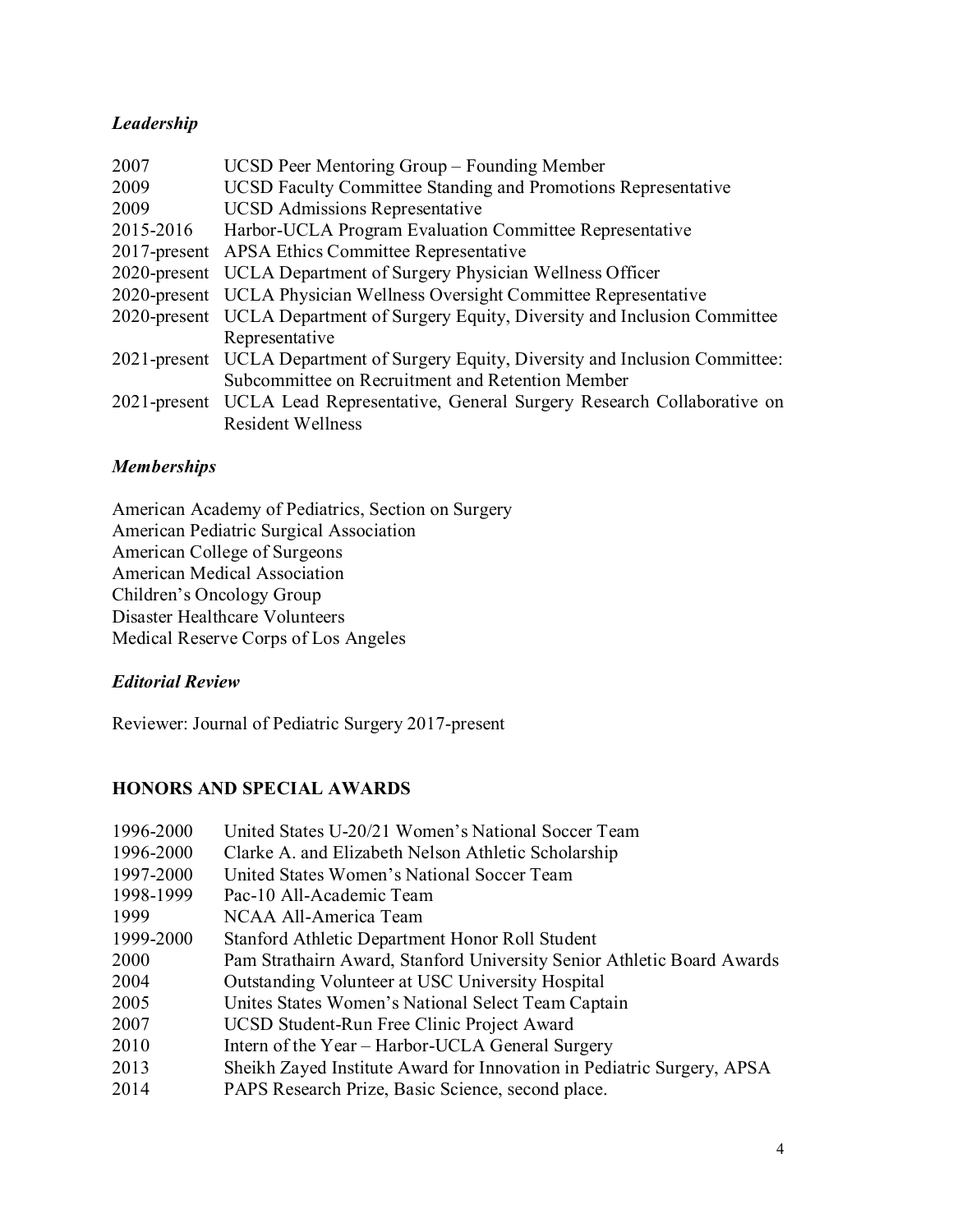2016 Chief Resident of the Year – Harbor-UCLA General Surgery

### **RESEARCH GRANTS AND FELLOWSHIPS:**

| 2013         | Sheikh Zayed Institute Award for Innovation in Pediatric Surgery, APSA,<br>\$10,000                                                                                                                                                                                     |
|--------------|-------------------------------------------------------------------------------------------------------------------------------------------------------------------------------------------------------------------------------------------------------------------------|
| 2013-2019    | Esophageal Lengthening in Minipigs<br>LA BioMed Seed Grant: \$32,375<br>Harbor-UCLA Department of Pediatrics Intramural Grant: \$40,000                                                                                                                                 |
| 2020-current | Eclipse Distraction Enterogenesis – Industry sponsored FDA Phase 1 GLP<br>study generating preclinical safety data for endoluminal intestinal<br>lengthening device. Covance Labs, San Carlos, CA<br>Eclipse Regenesis, Inc.: \$340,464<br>Role: Principal Investigator |
| 2020-current | Pilot Eclipse Distraction Enterogenesis – Pilot surgical study in<br>preparation for FDA GLP safety study. Covance Labs, San Carlos, CA<br>Eclipse Regenesis, Inc.: \$25,966<br>Role: Principal Investigator                                                            |
|              | 2020-current Enhanced Stress Resilience Training to Improve Mental Health, Stress,<br>and Performance in Resident Physicians.<br>UCLA Department of Surgery Intramural Funding: \$20,000<br>Role: Principal Investigator                                                |
| 2020-2021    | American College of Surgeons MacLean Surgical Ethics Fellowship<br>Grant \$7,500                                                                                                                                                                                        |

#### **LECTURES AND PRESENTATIONS:**

- 1. **Sullins VF**, Yaghoubian A, Munoz V, Kaji A, Bricker SD, Plurad DS, Lee SL. Does Race/Ethnicity Affect the Use of Restraints and Outcomes in Patients Involved in Motor Vehicle Crashes? American College of Surgeons, Chicago, IL, Oct 1, 2012, poster.
- 2. **Sullins VF**, Wagner JP, Suwarnasarn A, Lee SL, Wu BM, Dunn JCY. A novel biodegradable device for intestinal lengthening. American Pediatric Surgical Association, Marco Island, FL, May 4, 2013.
- 3. **Sullins VF**, Wagner JP, Walthers CM, Chiang EK, Lee SL, Wu BM, Dunn JCY. Function of restored jejunum lengthened by a degradable spring. American College of Surgeons Surgical Forum, Chicago, IL, Oct 7, 2013.
- 4. **Sullins VF**, Yaghoubian A, Nguyen J, Kaji A, Lee SL. Racial/ethnic and socioeconomic disparities in the use of helmets in children involved in bicycle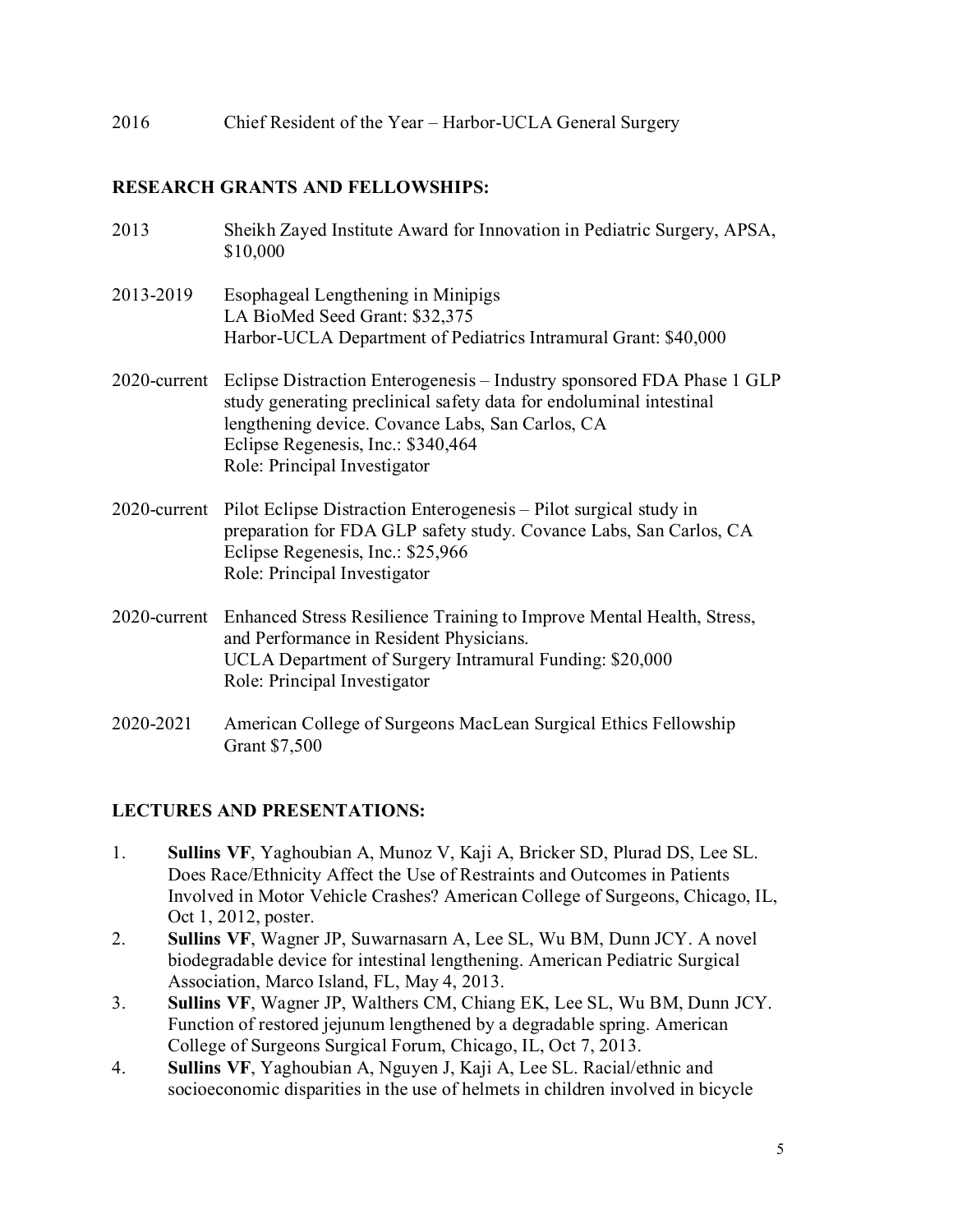accidents. American Academy of Pediatrics, Section on Surgery, Orlando, FL, Oct 26, 2013.

- 5. **Sullins VF**, Wagner JP, Walthers CM, Chiang EK, Lee SL, Wu BM, Dunn JCY. Glucose absorption in mechanically lengthened rat jejunum after restoration into continuity. American Academy of Pediatrics, Section on Surgery, Orlando, FL, Oct 26, 2013.
- 6. **Sullins VF**, Yaghoubian A, Nguyen J, Kaji AH, Lee SL. Are there racial/ethnic and socioeconomic disparities in helmet use among those involved in bicycle accidents? Southern California Chapter of the American College of Surgeons, Santa Barbara, CA, January 18, 2014.
- 7. **Sullins VF**, Jabaji Z, Stark R, Dunn JCY, Lee SL. A novel rodent model of longgap esophageal atresia. Pacific Association of Pediatric Surgeons, Banff, Calgary, CAN, May 28, 2014.
- 8. **Sullins VF**, Scott A, Wagner JP, Steinberger D, Lee SL, Wu BM, Dunn JCY. Intestinal lengthening in an innovative rodent surgical model. Pacific Association of Pediatric Surgeons, Banff, Alberta, CAN, May 26, 2014.
- 9. Distraction Enterogenesis. Department of Surgery Grand Rounds, Harbor-UCLA, Torrance, CA, May 2014.
- 10. Mechanical Enterogenesis. Department of Pediatrics Grand Rounds, Harbor-UCLA, Torrance, CA, May 2014.
- 11. **Sullins VF**, Lee SL. Malpractice in cases of pediatric appendicitis: a 30-year review. Presented at American Academy of Pediatrics, Section on Surgery, San Diego, CA, Oct 11, 2014.
- 12. **Sullins VF**, Traum PK, French SW, Wu BM, Dunn JCY, Lee SL. A novel method of esophageal lengthening in a large animal model of long-gap esophageal atresia. American Academy of Pediatrics, Section on Surgery, San Diego, CA, Oct 11, 2014.
- 13. **Sullins VF**, Lee SL. Analysis of medical malpractice claims involving pediatric surgical conditions. Presented at American Pediatric Surgical Association Annual Meeting, Ft. Lauderdale, FL, May 2, 2015.
- 14. Non-Accidental Trauma in Pediatric Patients. Harbor-UCLA Joint Trauma and Emergency Medicine Conference, Harbor-UCLA, Torrance, CA, Sept 2015.
- 15. Renovascular Hypertension in Children. Harbor-UCLA Division of Vascular Surgery Multidisciplinary Conference, Harbor-UCLA, Torrance, CA Dec 2015.
- 16. **Sullins VF,** Traum PK, French SW, Wu BM, Dunn JCY, Lee SL. A Novel Method of Esophageal Lengthening in a Large Animal Model of Long-Gap Atresia. Presented at Harbor-UCLA 1<sup>st</sup> Annual Research Day, Torrance, CA, June 10, 2016.
- 17. Management of Esophageal Atresia: Past, Present and Future. Department of Surgery Grand Rounds, Harbor-UCLA, Torrance, CA, Feb 2016.
- 18. **Sullins VF**, Lee SL. Malpractice in cases of pediatric appendicitis. Presented at Harbor-UCLA 2<sup>nd</sup> Annual Research Day, Torrance, CA, June 8, 2016.
- 19. Carcinoid Tumors of the Appendix. Surgery/Pathology/Radiology Conference, Children's Hospital of Wisconsin, Milwaukee, WI, Aug 3, 2017.
- 20. Congenital Mesoblastic Nephroma. Surgery/Pathology/Radiology Conference Children's Hospital of Wisconsin, Milwaukee, WI, Jan 5, 2018.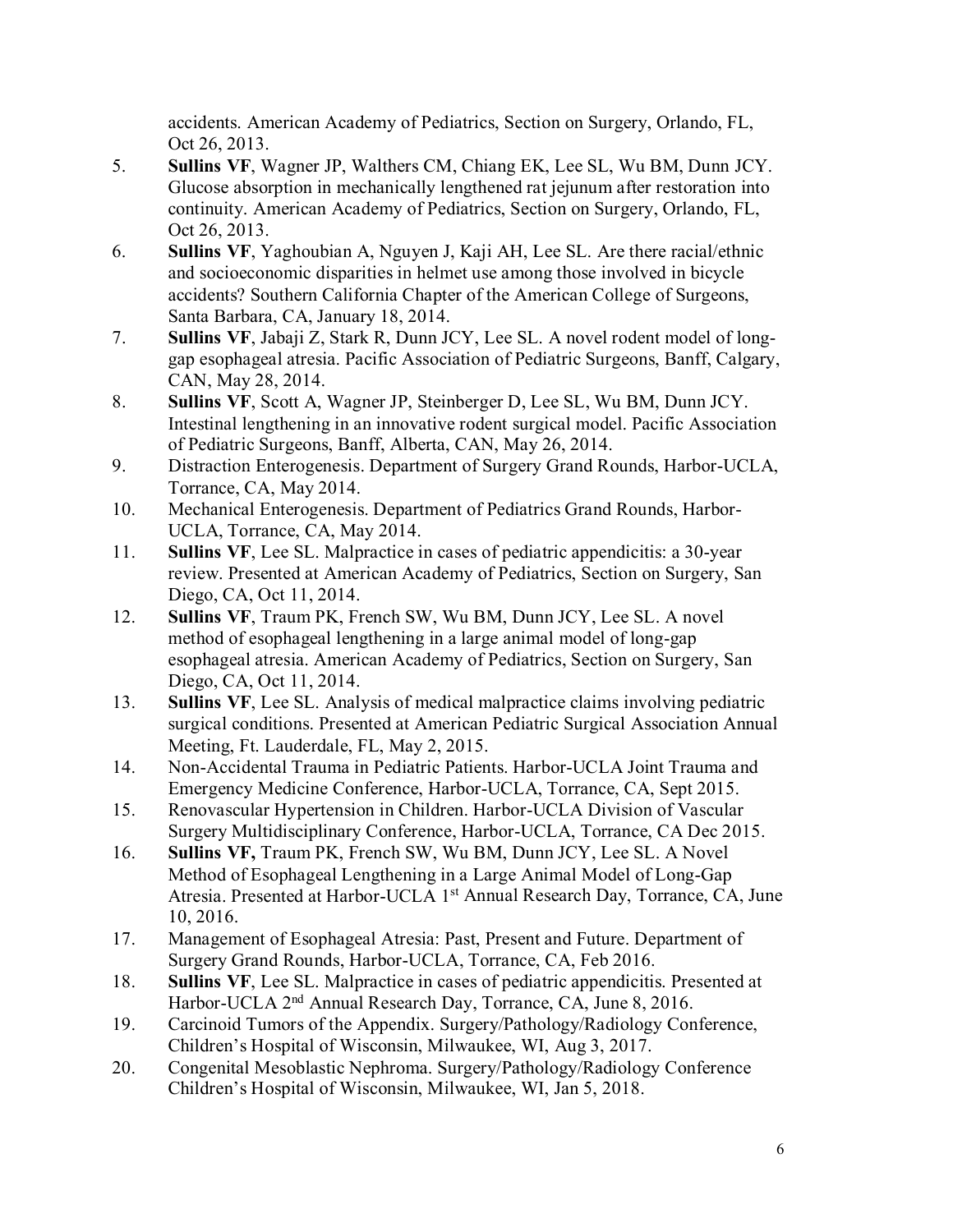- 21. Pediatric Thyroid Malignancy. Surgery/Pathology/Radiology Conference, Children's Hospital of Wisconsin, Milwaukee, WI, Feb 2, 2018.
- 22. Life Beyond Residency. Presented at Department of Surgery Grand Rounds, Harbor-UCLA, Torrance, CA, Feb 6, 2019
- 23. Ethical Issues During the COVID-19 Pandemic, American Pediatric Surgical Association Virtual Annual Meeting, May 28, 2020.
- 24. Palliative Renal Transplant. MacLean Center for Clinical Medical Ethics, Pediatric Ethics Case Conference, Nov 4, 2020.
- 25. Evaluation of Emesis in Infants and Toddlers. UCLA Department of Pediatrics Grand Rounds, Los Angeles, CA, Nov 6, 2020.
- 26. Emotional Regulation in Surgery: Fostering Well-being, Performance, and Leadership. Presented at Academic Surgical Congress Virtual Annual Meeting, Hot Topics Session, Feb 4, 2021.
- 27. Mechanical Enterogenesis in the Management of Short Bowel Syndrome. UCLA Department of Surgery Grand Rounds, Los Angeles, CA, July 14, 2021.
- 28. Pediatric Surgical Jeopardy. UCLA Department of Surgery Resident Education Conference, Los Angeles, CA, July 14, 2021.

# **PUBLICATIONS/BIBLIOGRAPHY:**

# **RESEARCH PAPERS (PEER-REVIEWED)**

# **A. RESEARCH PAPERS—PEER REVIEWED**

- 1. **Sullins VF**, Wagner JP, Suwarnasarn A, Lee SL, Wu BM, Dunn JCY. A novel biodegradable device for intestinal lengthening. J Pediatr Surg 2014 Jan;49(1):109- 113.
- 2. **Sullins VF**, Wagner JP, Walthers CM, Chiang EK, Lee SL, Wu BM, Dunn JCY. Function of mechanically lengthened jejunum after restoration into continuity. J Pediatr Surg 2014 Jun;49(6):971-4.
- 3. **Sullins VF**, Yaghoubian A, Nguyen J, Kaji A, Lee SL. Racial/ethnic and socioeconomic disparities in the use of helmets in children involved in bicycle accidents. J Pediatr Surg 2014 Jun:49(6):1000-3.
- 4. Wagner J, **Sullins VF**, Dunn JCY. Transplanted skin-derived precursor cells generate enteric ganglion-like structures in vivo. J Pediatr Surg 2014 Aug;49(8):1319-24.
- 5. Wagner JP, **Sullins VF**, Dunn JC. A novel model of permanent intestinal aganglionosis. J Surg Res 2014 Nov;192(1):27-33.
- 6. **Sullins VF**, Scott A, Wagner JP, Steinberger D, Lee SL, Wu BM, Dunn JCY. Intestinal lengthening in an innovative rodent surgical model. J Pediatr Surg 2014 Dec; 49(12): 1791-4.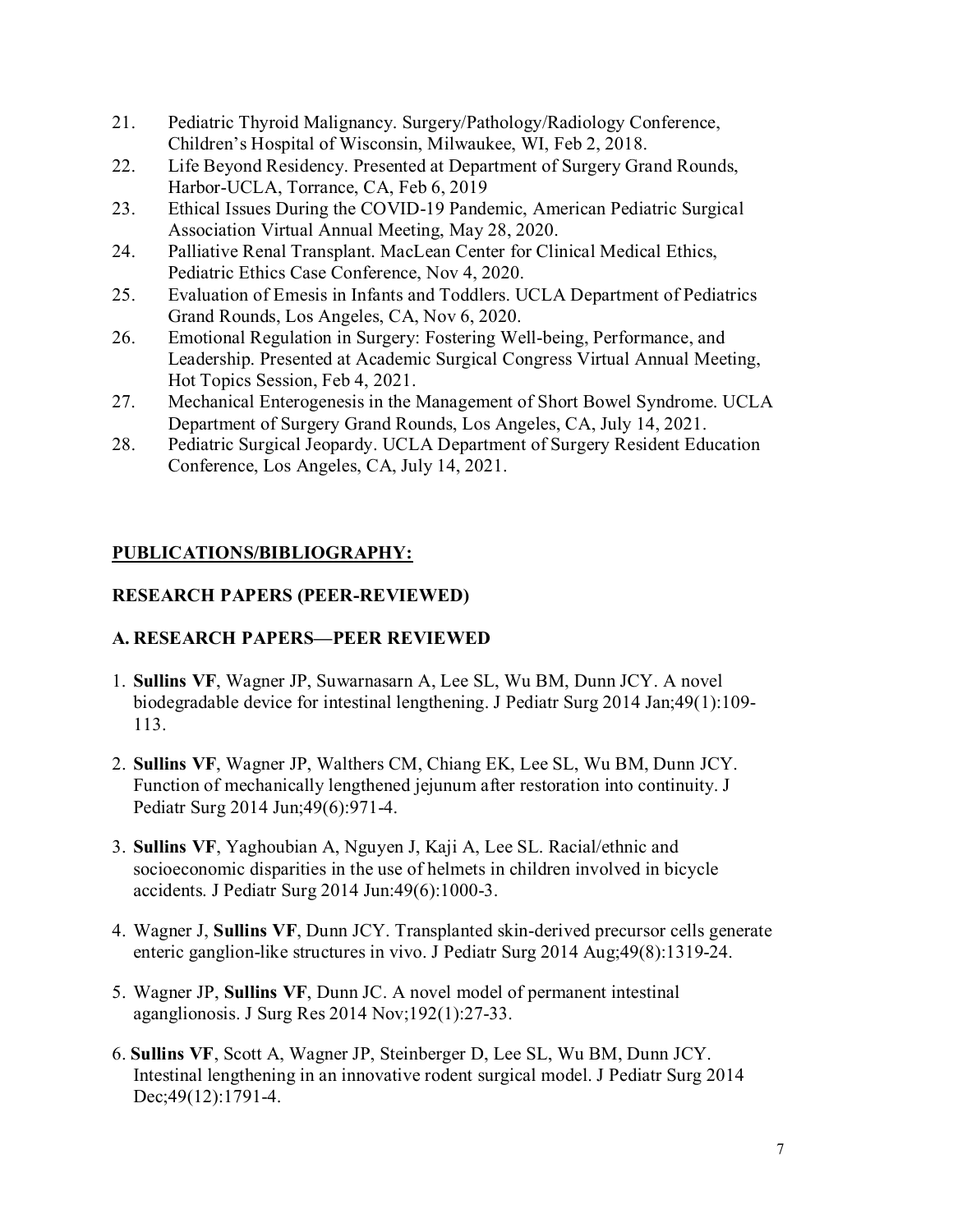- 7. Wagner JP, **Sullins VF**, Dunn JCY. Skin-derived precursors generate enteric-type neurons in aganglionic jejunum. J Pediatr Surg 2014 Dec;49(12):1809-14.
- 8. Wagner JP, **Sullins VF**, Khalil HA, Dunn JCY. A durable model of Hirschsprung's colon. J Pediatr Surg 2014 Dec;49(12):1804-8.
- 9. **Sullins VF**, Traum PK, French SW, Wu BM, Dunn JCY, S.L. Lee. A novel method of esophageal lengthening in a large animal model of long-gap esophageal atresia. J Pediatr Surg 2015 Jun;50(6):928-32.
- 10. Scott A, **Sullins VF**, Steinberger D, Wagner JP, S.L. Lee, Wu BM, Dunn JCY. Repeated mechanical lengthening of intestinal segments in a novel model. J Pediatr Surg 2015 Jun;50(6):954-7.
- 11. Rouch JD, Wagner JP, Scott A, **Sullins VF**, Chen DC, DeUgarte DA, Shew SB, Tillou A, Dunn JC, Lee SL. Innovation in pediatric surgical education for general surgery residents: a mobile web resource. J Surg Educ 2015 Nov-Dec;72(6):1190-4.
- 12. Pham XBD, **Sullins VF**, Kim DY, Range B, Kaji AH, de Virgilio CM, Lee SL. Factors predictive of complicated appendicitis in children. J Surg Re 2016 Nov;206(1):62-66.
- 13. **Sullins VF**, Rouch JD, Lee SL. Malpractice in cases of pediatric appendicitis. Clin Pediatr 2017 Mar;56(3):226-30.
- 14. Sullins V, Aiken J, Densmore J. Laparoscopic diagnosis of the elusive pediatric femoral hernia. Journal of Laparoendoscopic & Advanced Surgical Techniques & Part B: Videoscopy 2018 Jun;28(3): [https://doi.org/10.1089/vor.2017.0448.](https://doi.org/10.1089/vor.2017.0448)
- 15. Amin R, **Sullins VF,** Mitchell ME, Arca MJ. Thoracoscopic repair of Sibson hernia in a pediatric patient. J Thorac Cardiovasc Surg 2018 Sep 25. pii: S0022-5223(18)32473- 5.
- 16. Bence CM, **Sullins VF,** Xiao J, Calkins CM, Martin TJ, Kovacic KK, Lal DR. Thoracoscopic repair of proximal H-type tracheoesophageal fistula. Videoscopy 2019 May;29(3): [https://doi.org/10.1089/vor.2019.0584.](https://doi.org/10.1089/vor.2019.0584)
- 17. Sidhu S, Mandelbaum AD, Dobaria V, Williamson CG, Tran Z, **Sullins V,** Benharash P. National trends in the cost burden of pediatric gunshot wounds across the United States. Journal of Pediatrics (In press) Published May 12, 2021: [https://doi.org/10.1016/j.jpeds.2021.05.018.](https://doi.org/10.1016/j.jpeds.2021.05.018)

## **B. RESEARCH PAPERS—PEER REVIEWED (IN PRESS)**

None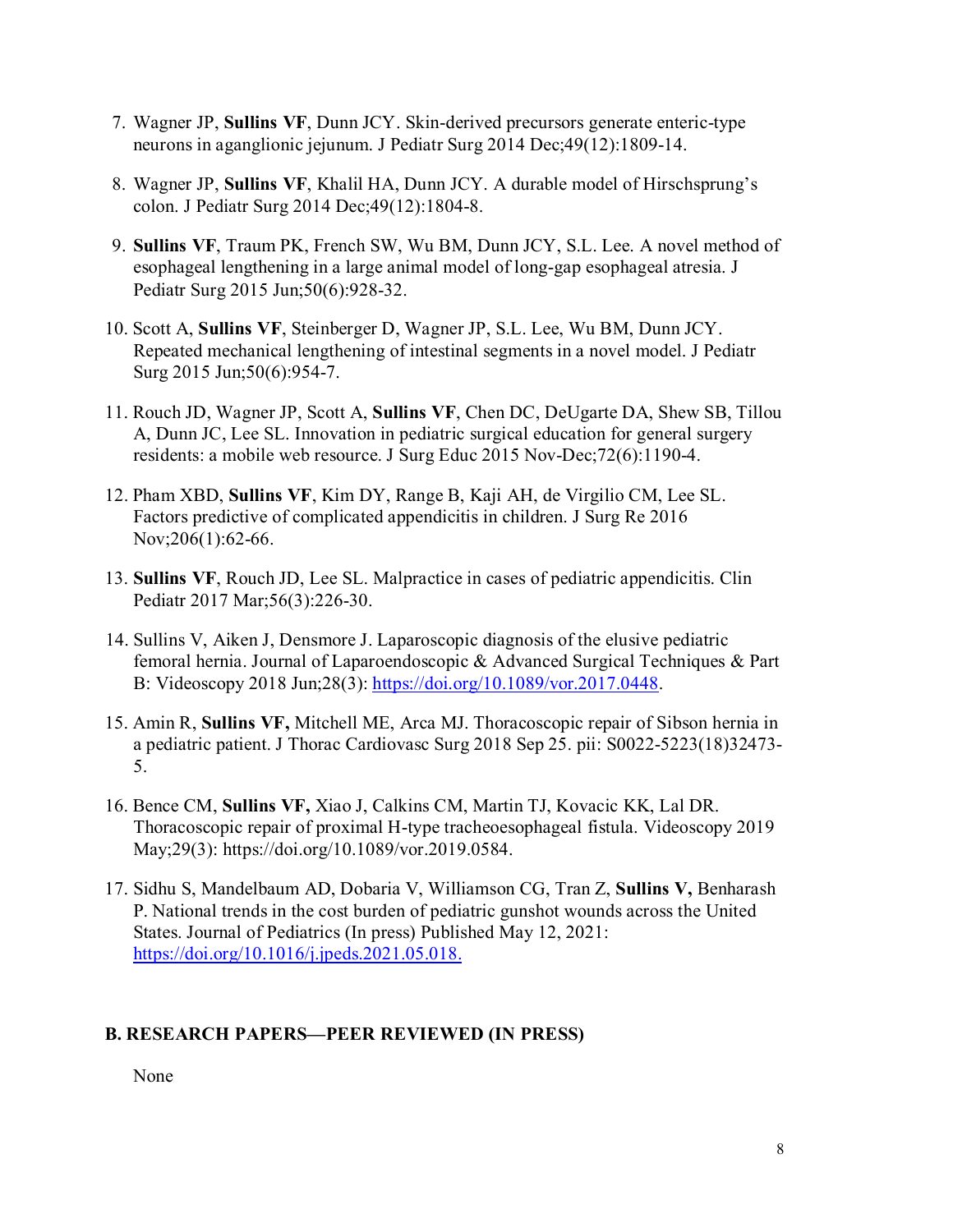### **A. RESEARCH PAPERS—PEER REVIEWED (SUBMITTED)**

- 1. Nguyen J, **Sullins VF**, Barzargan S, Kaji AH, Lee SL. Racial/Ethnic and Socioeconomic Disparities in Helmet Use Exist in Patients Involved in Bicycle Accidents. Journal of Injury and Violence Research. (Submitted for publication)
- 2. Pennington EC, Javid P, Mueller C, **Sullins V**, Hunter CJ. Ethical dilemmas in the management of infants with necrotizing enterocolitis totalis. Journal of Pediatric Surgery (Submitted for publication)
- 3. Greenberg AL, Boscardin C, Lebares CL, **the General Surgery Research Collaborative on Resident Wellbeing.** Flourishing as a guide to intervention: A multicenter study of general surgery residents. JAMA Surgery (Submitted for publication)

## **RESEARCH PAPERS (NON-PEER REVIEWED)**

## **D.RESEARCH PAPERS—NON-PEER REVIEWED**

1. Amin RA, Jaber C, Lee SL, **Sullins VF**. Analysis of medical malpractice claims involving pediatric surgical conditions. Curr Pediatr Res 2017;21(4):591-4.

## **E. RESEARCH PAPERS—NON-PEER-REVIEWED (IN PRESS)** None

## **F. RESEARCH PAPERS—NON-PEER REVIEWED (SUBMITTED)**

None

## **BOOK CHAPTERS**

- 1. Lee SL, **Sullins VF**, DuBois JJ, Vermiform Appendix. Medscape Reference. Updated October 18,2013. Available at: [http://emedicine.medscape.com/article/195652-overview.](http://emedicine.medscape.com/article/195652-overview)
- 2. **Sullins VF**, Lee SL. Appendicitis in Ashcraft's Pediatric Surgery, Sixth Edition, Holcomb WH, Murphy JP, Ostlie D (eds.), 568-579, 2014
- 3. **Sullins VF,** Lee SL. Full-term Infant with Respiratory Distress in Surgery: A Case Based Clinical Review, de Virgilio C, Grigorian A, Frank P (eds), Springer, 321-328, 2015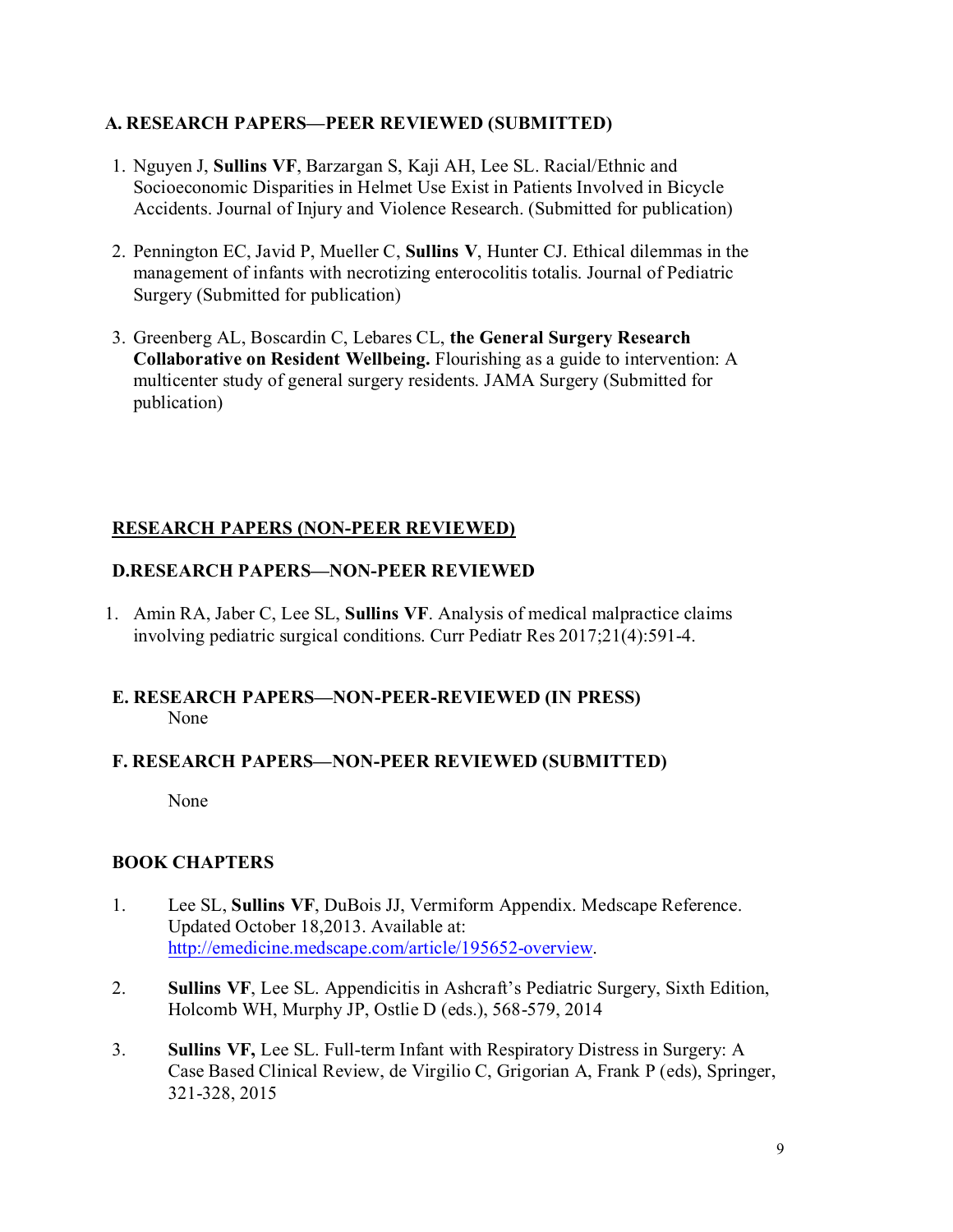- 4. Jabaji Z, **Sullins VF,** Lee SL. Newborn with Bilious Emesis in Surgery: A Case Based Clinical Review, de Virgilio C, Grigorian A, Frank P (eds), Springer, 329- 334, 2015
- 5. **Sullins VF,** Lee SL. Infant with Bilious Emesis in Surgery: A Case Based Clinical Review, de Virgilio C, Grigorian A, Frank P (eds), Springer, 335-342, 2015
- 6. Jabaji Z, **Sullins VF,** Lee SL. Infant with Non-bilious Emesis in Surgery: A Case Based Clinical Review, de Virgilio C, Grigorian A, Frank P (eds), Springer, 343- 348, 2015
- 7. **Sullins VF,** Lee SL. Newborn with Excessive Drooling in Surgery: A Case Based Clinical Review, de Virgilio C, Grigorian A, Frank P (eds), Springer, 357-364, 2015
- 8. **Sullins VF,** Jarboe M, Calkins CM. Acquired Anorectal Disorders in Holcomb and Ashcraft's Pediatric Surgery, Seventh Edition, Holcomb WH, Murphy JP, St. Peter SD (eds.), 613-620, 2019
- 9. **Sullins VF,** Shenoy R, Lee SL. Full term Male Infant with Respiratory Distress in Surgery: A Case Based Clinical Review, Second Edition, de Virgilio C, Grigorian A (eds), Springer, 399-404, 2020
- 10. Shenoy R, **Sullins VF,** Lee SL. Infant with Bilious Emesis in Surgery: A Case Based Clinical Review, de Virgilio C, Grigorian A (eds), Springer, 405-409, 2020
- 11. **Sullins VF,** Shenoy R, Lee SL. Infant with Non-bilious Emesis in Surgery: A Case Based Clinical Review, Second Edition, de Virgilio C, Grigorian A (eds), Springer, 411-415, 2020
- 12. **Sullins VF,** Shenoy R, Lee SL. Excessive Drooling in a Newborn in Surgery: A Case Based Clinical Review, Second Edition, de Virgilio C, Grigorian A (eds), Springer, 423-428, 2020

## **CHAPTERS (IN PRESS)**

1. Moore A, **Sullins** VF, Lee SL. Chapter 22: Pediatric Surgery. Review of Surgery for ABSITE and Boards, Third Edition, de Virgilio C, Grigorian A (eds). (in press)

## **LETTERS TO THE EDITOR**

None

**REVIEWS** None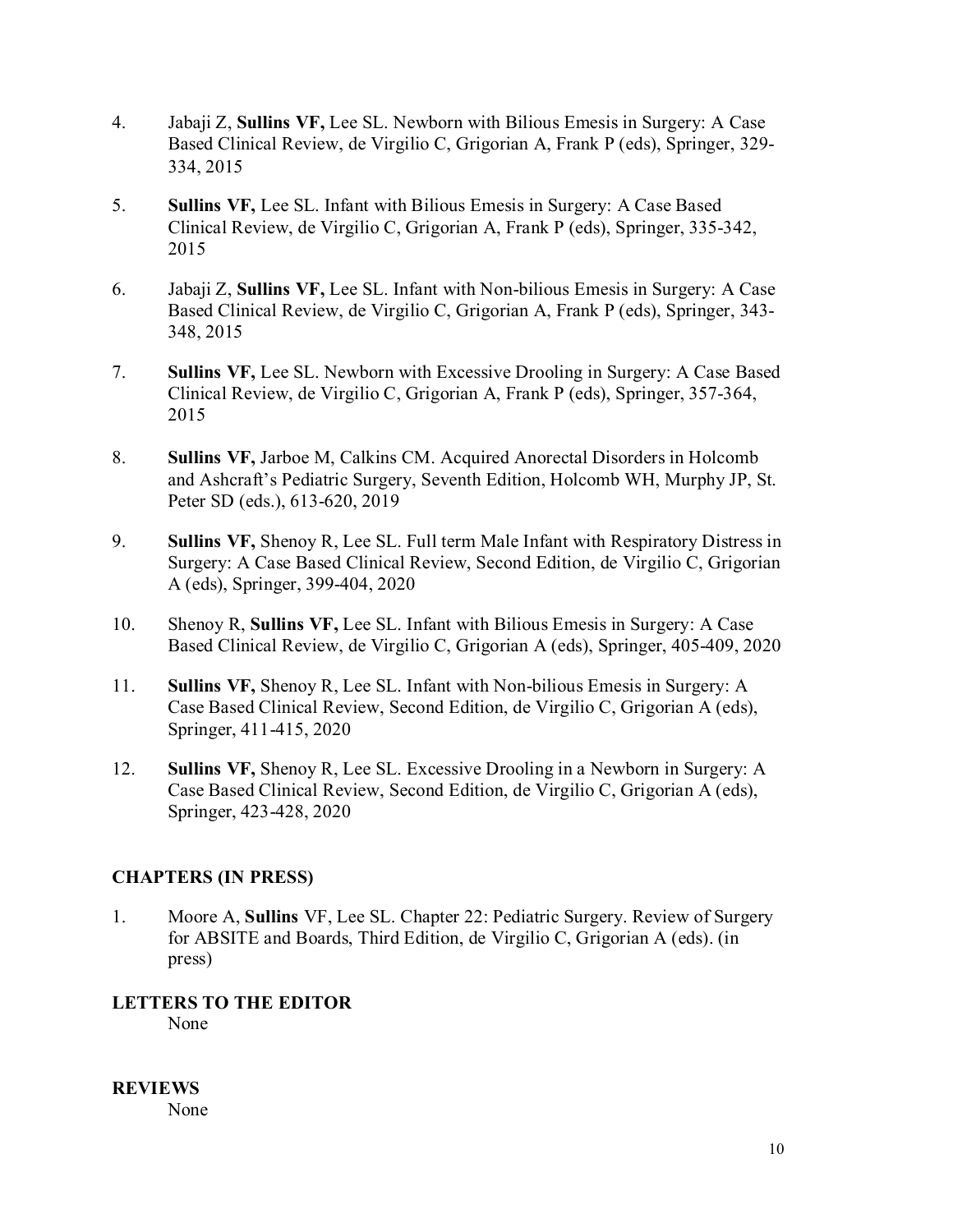### **EDITORIALS**

None

#### **PAPERS IN PREPARATION (RESEARCH COMPLETED)** None

### **ABSTRACTS**

- 1. **Sullins VF**, Wagner JP, Walthers CM, Chiang EK, Lee SL, Wu BM, Dunn JCY. Function of restored jejunum lengthened by a degradable spring. JACS Sept 2013;217(3):S79.
- 2. **Sullins VF**, Aiken JA, Densmore JD. Laparoscopic diagnosis of the elusive pediatric femoral hernia. Video presentation at IPEG, London, England, July 21, 2017.
- 3. Amin R, **Sullins VF**, Berdan E, Mitchell M, Arca MA. Thoracoscopic repair of Sibson's Hernia. Presented at American Pediatric Surgical Association Annual Meeting, Palm Desert, CA, May 4, 2018.
- 4. Jang M, **Sullins V**, Jarzembowski J, Aiken J, Robey, T. Foregut duplication cyst arising in an H-type tracheoesophageal fistula: an unusual presentation of a pediatric neck mass. Presented at American Academy of Otolaryngology, Head and Neck Surgery Annual Meeting, Atlanta, GA, October 7-10, 2018.
- 5. Christian VJ, **Sullins VF**, Lal DR, Plunk M, Lerner DG. Single-balloon enteroscopy for diagnosis of trauma-associated distal small bowel obstruction. Presented at the North American Society for Pediatric Gastroenterology, Hepatology, and Nutrition Annual Meeting, Hollywood, FL, Oct 27, 2018.
- 6. Bence C, **Sullins V**, Xiao J, Calkins C, Martin T, Kovacic K, Lal D. Thoracoscopic repair of proximal H-type tracheoesophageal fistula. Presented at the International Pediatric Endosurgery Group Annual Meeting, Santiago, Chile, March 2019.
- 7. Xiao J, **Sullins V**, Koehler S, Aiken J, Arca M. Laparoscopic assisted excision of a type III sacrococcygeal teratoma. Presented at the virtual International Pediatric Endosurgery Group Annual Meeting, Sept 10, 2020. (Top Abstract)
- 8. Massoumi RL, Childrers CP, **Sullins VF**, Lee SLL. Underrepresentation of pediatric operations in the relative value unit updating process. Presented at the American Academy of Pediatrics Section on Surgery Virtual Annual Meeting, Oct 23, 2020.